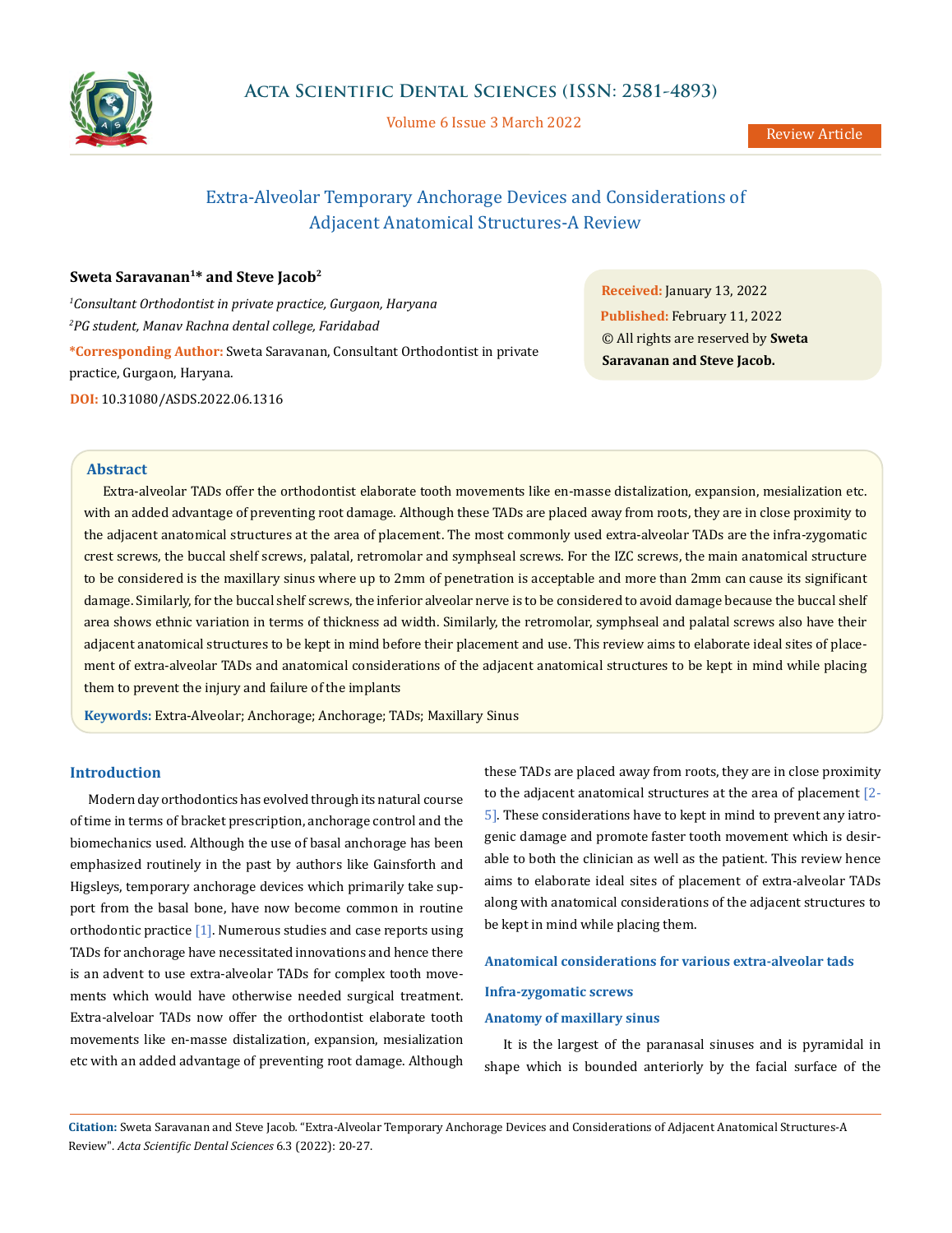| Common extra alveolar<br>sites | <b>Uses</b>                                                                       |
|--------------------------------|-----------------------------------------------------------------------------------|
| Infrazygomatic crest           | Distalization, Mesialization,<br>Intrusion, Guiding impacted<br>canine, Expansion |
| Buccal shelf                   | Distalization, Mesialization,<br>Intrusion, Guiding impacted<br>canine, Expansion |
| Ramal screws                   | Up righting molars                                                                |
| Sympheseal                     | Anchorage for maxillary<br>protraction                                            |
| Maxillary tuberosity           | Distalization                                                                     |
| Palatal                        | Expansion, Intrusion                                                              |

**Table a:** Common sites for Extra-alveolar screws and their clinical applications [6,7].

maxilla, posteriorly by the infratemporal surface of the maxilla, superiorly by the thin triangular orbital floor, a medial wall which separates the sinus and the nasal cavity, laterally it extends to the zygomatic bone and forms the zygomatic recess (Figure 1), inferiorly by alveolar and palatine process which spans from the mesial of the  $1^{st}$  bicuspid to distally to the third molar  $[10]$ . Posterior dentition and the sinus floor are separated by a thin cortical bone. Maxillary molar root tips lie at a close proximity to the sinus floor as compared to the premolars. Mean distance of the posterior teeth and sinus floor is about 1.97mm [10].



**Figure 1:** Maxillary sinus and zygomatic process- dry skull and CT images.

Vascular supply is through branches the maxillary artery: the posterior superior alveolar, the infraorbital artery, and the posterior lateral nasal artery.

Nervous supply is by the maxillary branch of trigeminal nerve, of which the posterior superior alveolar branch plays the large part of sensory innervation.

# **Boundaries of IZC area**

The buccal border is formed by the exterior side of the zygomatic process of maxilla and the apical border of the alveolar process. The superior border is formed by the floor of the maxillary sinus and nasal cavity; the medial border by the palatal root of the maxillary first molar and the anterior and posterior border by the mesial and distal buccal roots of the first maxillary molar [7].

# **Age change**

The maxillary sinus usually measures about < 7.0 mm in depth antero-posteriorly, < 4.0 mm in its height, and < 2.7 mm in width at birth. The development of the height of sinus is dependent on numerous factors like the amount of pressure from eyeballs when pushed against the orbital wall, the traction force experienced by the lower part of the maxilla by muscles of the face, and also the eruptive force of the permanent dentition. The full adult size of the MS is achieved between the ages of 18 and 21 when the third molars erupt. The adult MS has a mean volume range of 5.0 to 22 ml with12.5 ml being the mean. The length, width and height are usually 27.96 mm, 19.57 mm, and 25.33 mm viz  $[10]$ .

#### **Sinus thickness and relation to intraoral tissues [15]**

The maximum membrane thickness in various arch forms was observed in square-shaped arch form bilaterally. When the membrane thickness was checked for different gingival biotypes, the thicker types showed more as compared to thinner biotypes at the Central Incisors as well as and Molars bilaterally.

### **Growth pattern and sinus thickness [16]**

In general, Lower limit of maxillary sinus (LLMS) was least in hypodivergent compared to hyperdivergent and average growth pattern. In general, the cortical bone thickness was more in hypodivergent growth pattern and least in hyperdivergent growth pattern and it was more at and above the LLMS than below LLMS in all 3 groups (Figure 2).

#### **IZC and maxillary sinus considerations**

Bi-cortical penetration is attained by using IZC screws, through the buccal alveolar cortical plate and the maxillary sinus floor. The bi-cortical penetration aids in primary stability but this factor may also lead to loosening of the TAD and cause severe discomfort to the patient. There is also no consensus on the use of sinus wall cortex for mini-screw stability. Perforation of the Schneidrian mem-

**Citation:** Sweta Saravanan and Steve Jacob*.* "Extra-Alveolar Temporary Anchorage Devices and Considerations of Adjacent Anatomical Structures-A Review". *Acta Scientific Dental Sciences* 6.3 (2022): 20-27.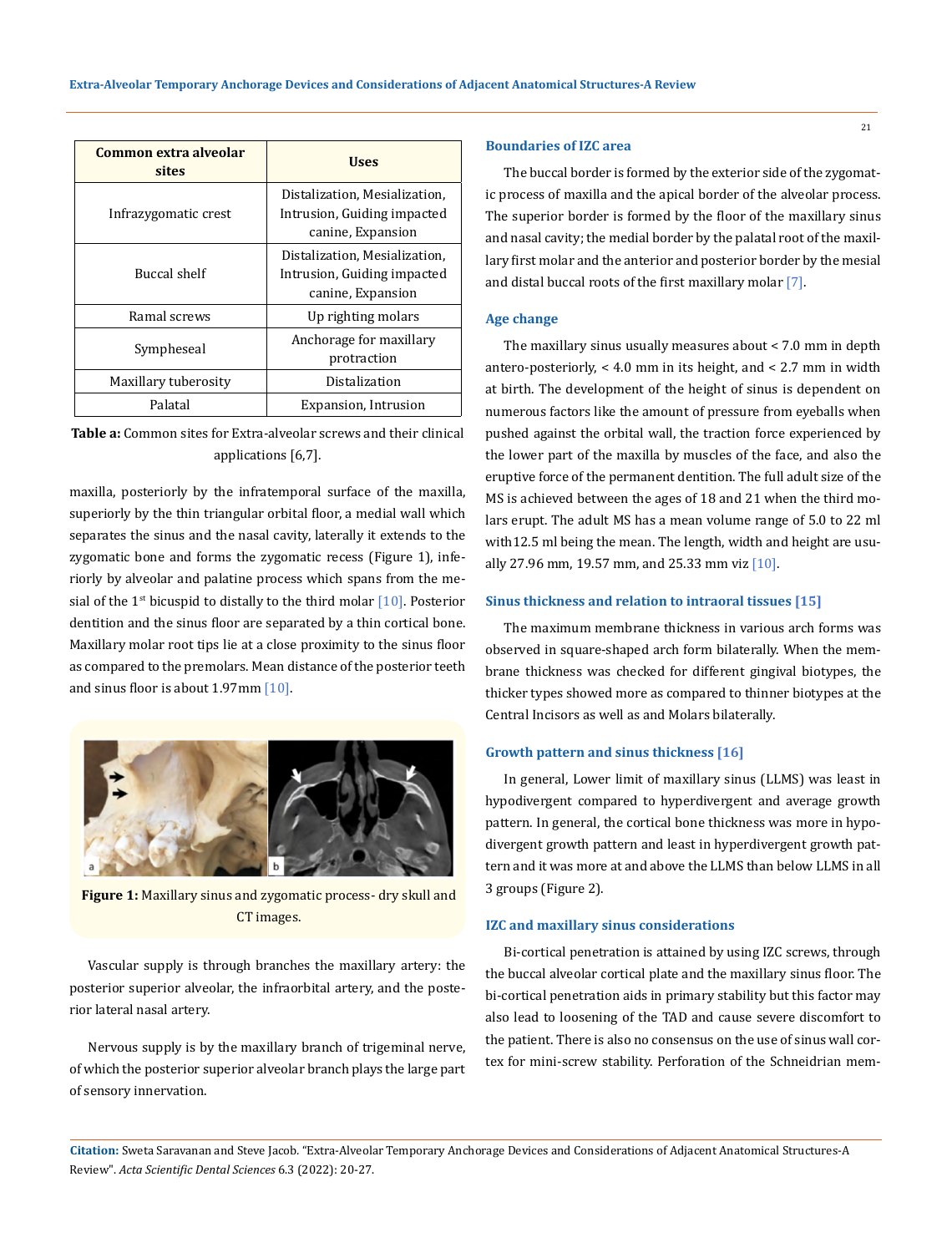brane and entering the of antrum is the main challenge faced by the clinician during placement of IZC screws [11,12].



**Figure 2:** Lower level of maxillary sinus and cortical bone thickness in different growth patterns.

Due to the highly interconnected trabecular networks in the maxilla, the cortices are very thin and this can influence the muscle physiology and the growth pattern. To increase the cortical bone contact, angulating the screws has been advised but this holds a risk of maxillary sinus damage. High placement of the mini screw between the roots of the 2<sup>nd</sup> premolar and 1<sup>st</sup> molar and the between 1<sup>st</sup> and 2<sup>nd</sup> molars is usually done with minimal 3D measurement of the thickness of the bone and the maxillary sinus floor [13]. Small perforation into the sinus floor will heal over time in most cases, but severe perforation may lead to sinusitis, inflammation and other complications [14].

#### **Ideal placement**

Lin and Liou have suggested a level of 12 - 17mm above the occlusal plane at an angle of 65 - 70 degrees of the distobuccal root of the first molar  $[8]$  (Figure 3) For the Indian population Murugasan's study showed that 9 - 11mm length of screw can be inserted without sinus perforation [9].



**Figure 3:** Liou's 6 and Lin's 7 technique.

- Presence of a 5mm space between roots of the upper second premolar and mesio-buccal root of upper first molar. This helps to prevent any interference of TAD with the root during retraction.
- In patients with a small oral cavity or restricted mouth opening, placement at site 6 much more feasible than at site 7.
- Presence of a thick buccal frenum near the insertion area may cause inflammation further leading to failure of the TAD; but for the most part a buccal frenum is not present at 6 sites.
- 4. Presence of a 5mm width attached gingiva

# **Sinus perforation and its management**

The perforation of the Schneiderian membrane is a commonly occurring phenomenon. It occurs when the thin, lateral wall of the maxillary sinus is punctured from the buccal aspect during some procedures [12]. Perforation lesser than 2mm are self-healing without presenting many complications [14]. Branemark [17] and Ardekian <a>[18]</a> through their studies showed that when immediate loading of dental implants, there are chances of perforation into the maxillary sinus and the nasal floor but did not hinder with implant stability (Figure 4). However, Baumgaertel and Hans [7] and Kravitz and Kusnoto [14] from their studies showed that there was not need to removal or to halt the orthodontic treatment unless the patient present with sinusitis or mini screw instability to a point that no orthodontic force can be applied from it.

There have been numerous viewpoints concerning the perforation of Schneiderian membrane. Certain authors have claimed that no difference is observed in formation of bone as well as the

**Citation:** Sweta Saravanan and Steve Jacob*.* "Extra-Alveolar Temporary Anchorage Devices and Considerations of Adjacent Anatomical Structures-A Review". *Acta Scientific Dental Sciences* 6.3 (2022): 20-27.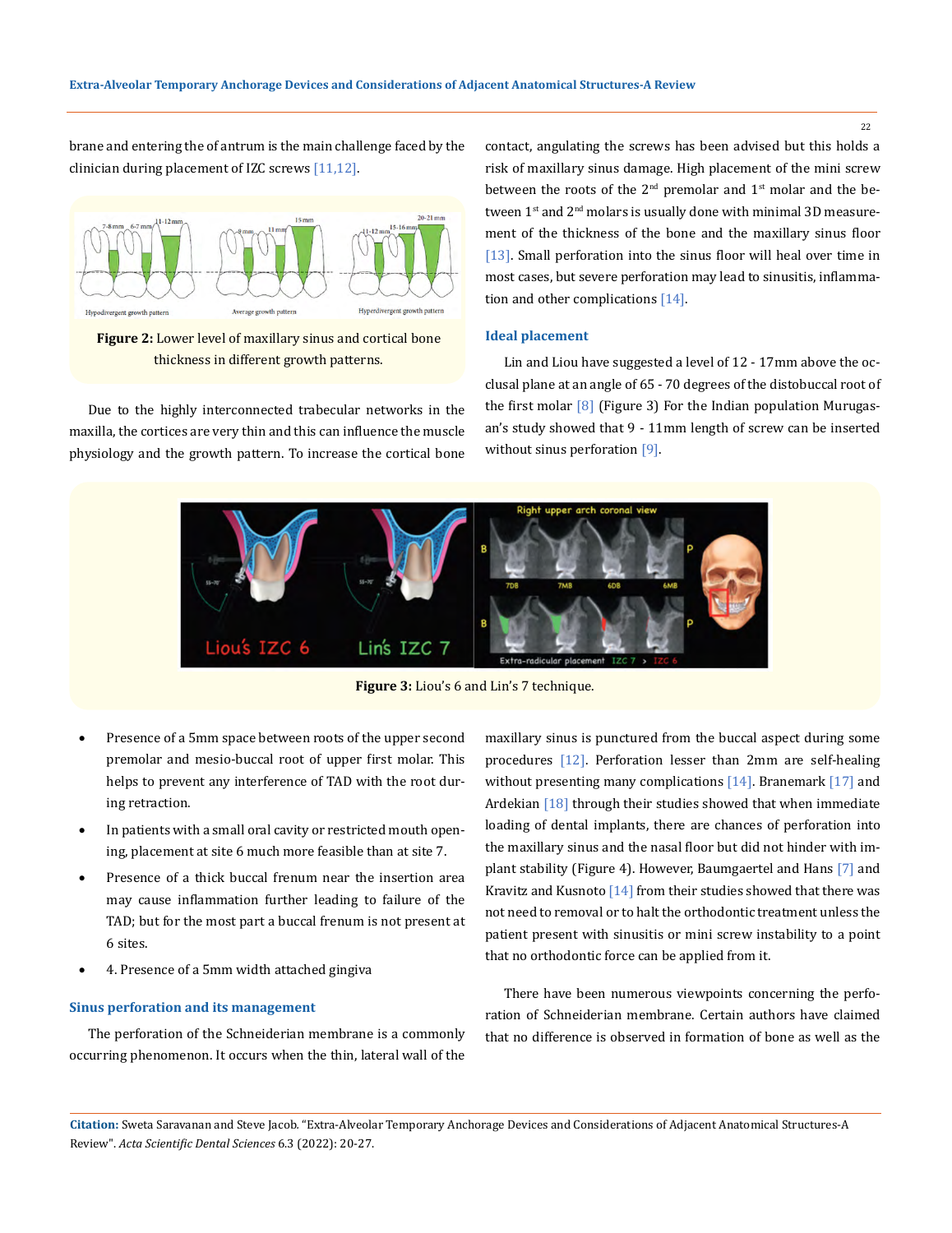

**Figure 4:** Diagrammatic representation- perforation of IZC screw into the sinus floor.

survival of implant. Other authors have noted more complications postoperatively like sinusitis and failure of the graft along with reduced implant survival [19,20]. Barone explained through his study that perforation of the membrane can cause graft migrating accompanied by infection of the sinus. He also gave proof that having an intact membrane ensures superior vascularity of tissues along with greater graft stability and complete maturation of the bone graft [20].

Also, osteoprogenitor cells present in the Schneiderian membrane help in speeding up the good clinical outcome. It has been observed in certain studies that the thickening of sinus membrane thickening is generally more for the mini implants which have a penetration depth greater than 1 mm into the maxillary sinus [21]. The typical reaction of the maxillary sinus membrane to different depths of penetration is illustrated in figure 2. The buccal bone resorption was more in value as well as incidence in those sites where penetration depth exceeded 1 mm [22].

#### **Buccal shelf screws**

#### **Boundaries of buccal shelf**

Bounded medially by the alveolar crest, distally by the retromolar pad, mesially by buccal frenum and laterally by external oblique ridge. Width of the buccal shelf is measured parallel to the occlusal plane in the buccolingual direction from buccal most point of the alveolar bone to the root of the mandibular molar root (Figure 5) The exact the site and placement may vary according to the individual factors presented by the patient [6].

The major anatomic consideration while placing the buccal shelf screw is the Inferior alveolar nerve proximity. The normal variation in the course, curvature and direction of the nerve has to



**Figure 5:** Buccal shelf area and related anatomical structures.

examined by using 3D diagnosis methods. Morphological variation in the buccal shelf area is seen with different ethnic origins like the excess of brachycephalic facial pattern in Asian patients [23].

#### **Growth pattern and buccal cortical bone thickness**

It has been observed that a low-angle or horizontal grower has a thicker buccal cortical bone as compared to a high-angle or vertical grower at all sites. Literature supports that subject with brachycephalic/short and broad faces with reduced s mandibular planes demonstrate thick cortical bone when compared with subjects who showed average or even dolicocephalic/thin and long face groups. This Thickness of buccal cortical bone can be attributed to the masticatory function which is influenced by muscular patterns as well [25].

Hyperdivergent patterns generally show weaker muscular activities along with reduced bite forces with mastication. On the other hand, the hypodivergent patterns have a stronger bite force and stronger muscular [26]. Some animal experiments concluded that areas which undergo more strain/stress during masticatory function tend to develop thicker cortical bones [26]. It was also seen that dolicocephalic group showed the most difference in change of height in the mandible when measured from molars up till the symphysis. A much greater height was seen in in the symphysis area as compared to the other 2 face groups [25]. A study by Motoyoshi [27] found results which showed that buccal cortical bone thickness must be more than 1 mm to make sure there is adequate primary stability of implants along with nominal success rates clinically. A recent study on that variability of the buccal shelf area showed that the hypodivergent group had wider buccal shelf area but had reduced length when compared to the hyperdivergent group (vaibhav)

**Citation:** Sweta Saravanan and Steve Jacob*.* "Extra-Alveolar Temporary Anchorage Devices and Considerations of Adjacent Anatomical Structures-A Review". *Acta Scientific Dental Sciences* 6.3 (2022): 20-27.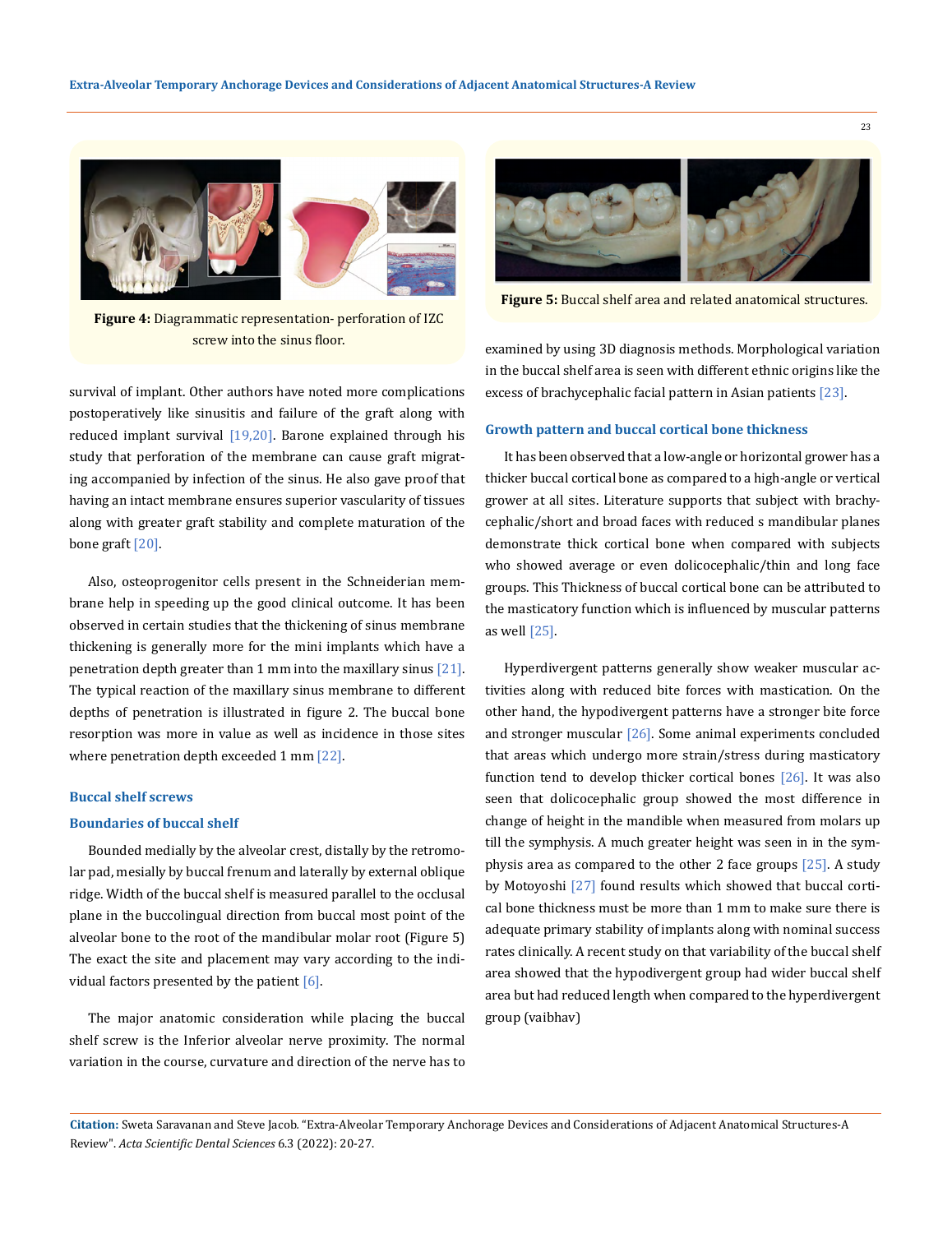# **Buccal shelf screws and inferior alveolar nerve considerations**

Elsbeiny., *et al.* [23] observed that in the White population, buccal screws had the most closeness near the infra-alveolar nerve at the buccal site  $(5.46 \pm 1.63 \text{ mm})$ . Kolge., *et al.*  $[24]$  on the other hand, studied the Indian population and concluded this proximity to be maximum at the disto-buccal cusp end of the lower second molar  $(7.22 \pm 2.00)$ , whereas at the mesiobuccal it was around  $(7.50 \pm 1.95)$ . Hence, they concluded from the study that the tip of the implant is usually well within safe distance from the nerve to cause any kind of iatrogenic damage. These studies arrive at the opinion that the buccal shelf area in the Indian population is more suited for screws compared to Caucasian populations.

#### **Ideal location for placement**

Gandhi., *et al*. have suggested the buccal region of the distal root of mandibular second molars as an ideal site for buccal shelf screw placement [24] (Figure 6). Nucera., *et al*. on the other hand suggest the buccal bone corresponding to the distal root of second molar, with screw insertion 4 mm buccal to the cemento-enamel junction [25]. Chang has advocated the site lateral to the first and second molars is inserted at  $\sim$ 30° about 5 - 7 mm below the alveolar crest as an ideal site for the placement of extra-alveolar buccal shelf screw placement [28].



**Figure 6:** Insertion of mandibular buccal shelf screw.

#### **Ramal screws**

Ramal screws are now used mainly to upright impacted molars (Figure 7) The major anatomical consideration with the ramal screws is the proximity to the neuro-vasucular bundle in the mandibular canal and the muscle fibre attachment of both the medial pterygoid and temporalis. The ramal site usually provides a leeway of about 15 - 20mm from the neurovascular bundle, but examination of the post-operative radiographs of ramal screw used for correction of a horizontally impacted molar presented only 5 - 8mm space between the tip of the screw and the mandibular canal. In a clinical study done to assess the success rate of the ramal screw, it showed that only 2 out 40 screws failed and this was attributed to the hygiene maintenance of the patient leading to soft tissue hyperplasia. By following proper insertion technique and protocols, the clinician can achieve minimal complications while using ramal screws [30,31].



**Figure 7:** Uprighting second molars using ramal screws.

#### **Symphyseal screws**

The sympheseal area of the mandible provides several advantages for anchorage preparation as it has both good quality and quantity of bone. The clinician can easily gain access to this site and associated anatomical complications are usually negligent as there are no adjacent nerves or vessels which could be possibly damaged while implant placement. The site is generally used as site for maxillary protraction in protruded mandibular and this has shown to produce similar results to that of orthopaedic appliances for the same correction [32].

#### **Palatal screws**

Palatal screws are becoming increasingly popular with their greater dimensions and superior stability for orthodontic tooth movement. The excellent quality of bone decreased soft tissue covering and least possibility of damage to adjacent roots or teeth makes the anterior part of the palate a good site for TAD insertion with minimal failure rates. The reduced amount of bone present in the posterior and lateral parts of the palate increases risk of breakage and tipping of the implant.

**Citation:** Sweta Saravanan and Steve Jacob*.* "Extra-Alveolar Temporary Anchorage Devices and Considerations of Adjacent Anatomical Structures-A Review". *Acta Scientific Dental Sciences* 6.3 (2022): 20-27.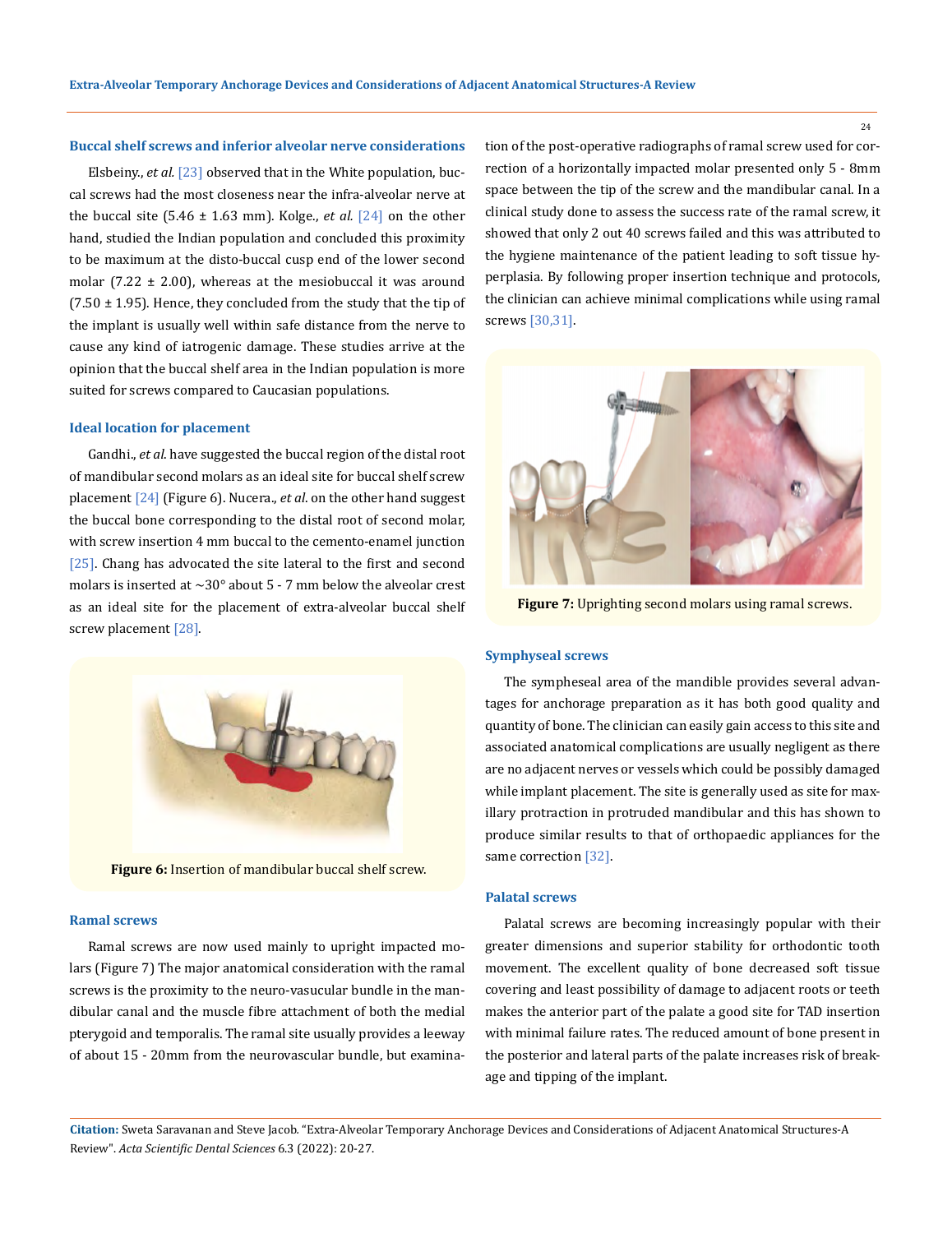#### **Anatomy of palate**

Hard palate consists of the anterior  $2/3^{rd}$  which is immobile and formed by the two horizontal palatine plates. It forms the roof of the oral cavity and the floor of the nasal cavity and divides them into two parts. It consists of three major foramina: the incisive foramen found in the anterior palate directly behind the central incisors; greater palatine foramina found in the posterior palate distal to the second molar and the lesser palatine found posterior to the greater palatine foramina [33].

Thinner quality of the soft tissue makes it ideal for the palatal screw insertion. Even though the mucosa is thicker around the lateral sites, uniform thickness of 1 - 4mm of soft tissue is found between the mid-palatal suture lying distal from the incisive foramen. The anterior palate presents with lesser blood vessel density and has lower risk of inducing any iatrogenic injury. The greater palatine area on the other hand has a higher blood vessel density and mini-screw insertion in this area can lead to increased risk factors [33].

Becker., *et al*. from their study found that the total palatal bone thickness in the adult group ranged from  $9.85 \pm 2.04$  to  $1.87 \pm 0.79$  mm. In the adolescent group, it was found to be onethird of the incisor roots in the area 3 mm distal to the incisive foramen and 8 mm lateral to the mid-palatal suture. The cortical bone thickness in adults was thicker in the posterior para-median area as compared to adolescents [35].

#### **T zone**

T-zone is the area present behind the rugae that is considered an ideal site for the placement of palatal implants since it holds good quality and quantity of bone required for stability (Figure 8) Recent studies have shown that the T zone is narrower than what has been determined from previous studies. Adequate bone support in the para-median region is seen mainly in the first premolar region and for the median placement it extends till the second premolar region. For further posterior mini-screw placement slight anterior tipping was recommended. Similarly, for anterior placement slight posterior tipping was proven beneficial. Hourfar's study reported that the  $3<sup>rd</sup>$  palatal rugae provides a stable and clinically identifiable landmark for the insertion of orthodontic Mis [36,37].



**Figure 8:** T-zone-ideal area of insertion of palatal screws.

# **Conclusion**

Temporary anchorage devices are now of frequent use in everyday orthodontic practice. While the usage holds with it numerous advantages, associated anatomical considerations become important for the clinician to avoid injuries or failure of the implant. The ideal placements of extra-alveolar TADS along with their important adjacent structures hence is essential to the orthodontist.

# **Bibliography**

- 1. [Gainsforth BL and Higley LB. "A study of orthodontic anchor](https://www.sciencedirect.com/science/article/abs/pii/0096634745900251)age possibilities in basal bone". *[American Journal of Orthodon](https://www.sciencedirect.com/science/article/abs/pii/0096634745900251)[tics and Oral Surgery](https://www.sciencedirect.com/science/article/abs/pii/0096634745900251)* 31.8 (1945): 406-417.
- 2. [Park HS Almeida MR. "Biomechanics of extra-alveolar mini](https://www.scielo.br/j/dpjo/a/7dyYTJnW7ktYhsRtf6LJXzs/?lang=en)implants". *[Dental press journal of](https://www.scielo.br/j/dpjo/a/7dyYTJnW7ktYhsRtf6LJXzs/?lang=en) orthodontics* 24.4 (2019): [93-109.](https://www.scielo.br/j/dpjo/a/7dyYTJnW7ktYhsRtf6LJXzs/?lang=en)
- 3. Hyo-Sang Park., *et al.* ["Group distal movement of teeth using](https://pubmed.ncbi.nlm.nih.gov/16097229/)  [microscrew implant anchorage".](https://pubmed.ncbi.nlm.nih.gov/16097229/) *The Angle Orthodontist* 75 [\(2005\): 602-609.](https://pubmed.ncbi.nlm.nih.gov/16097229/)
- 4. Chang C. "Clinical applications of orthodontic bone screw in Beethoven orthodontic center". *International Association for Orthodontists and Implantologists* 23 (2011): 50-51.
- 5. [Nanda R "Dr. Ravindra Nanda on orthodontic mechanics. In](https://pubmed.ncbi.nlm.nih.gov/20831098/)terview byRobert G Keim". *[Journal of Clinical Orthodontics](https://pubmed.ncbi.nlm.nih.gov/20831098/)* 44.5 [\(2010\): 293-3020.](https://pubmed.ncbi.nlm.nih.gov/20831098/)
- 6. [Almeida MR. "Biomechanics of extra-alveolar mini-implants".](https://pubmed.ncbi.nlm.nih.gov/31508712/)  *[Dental press journal of orthodontics](https://pubmed.ncbi.nlm.nih.gov/31508712/)* 24.4 (2019): 93-1090.

**Citation:** Sweta Saravanan and Steve Jacob*.* "Extra-Alveolar Temporary Anchorage Devices and Considerations of Adjacent Anatomical Structures-A Review". *Acta Scientific Dental Sciences* 6.3 (2022): 20-27.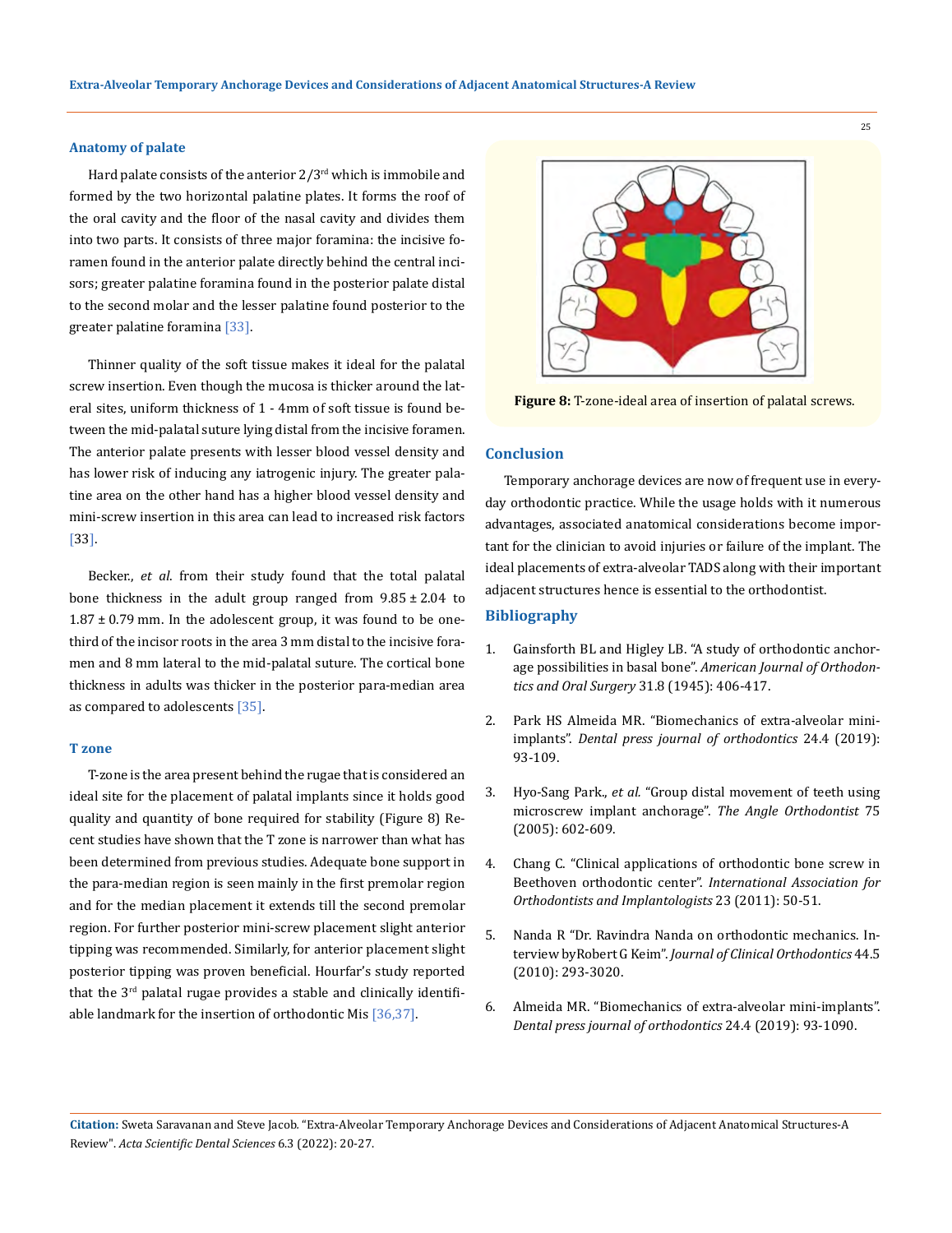- 7. ["Temporary Anchorage Devices in Clinical Orthodontics". First](https://onlinelibrary.wiley.com/doi/book/10.1002/9781119513636)  [Edition. Edited by Jae Hyun Park© \(2020\).](https://onlinelibrary.wiley.com/doi/book/10.1002/9781119513636)
- 8. [Baumgaertel S and Hans MG. "Assessment of infrazygomatic](https://pubmed.ncbi.nlm.nih.gov/19281501/)  [bone depth for mini-screw insertion".](https://pubmed.ncbi.nlm.nih.gov/19281501/) *Clinical Oral Implants Research* [20.6 \(2019\): 638-642.](https://pubmed.ncbi.nlm.nih.gov/19281501/)
- 9. [CBCT Imaging to Diagnose and Correct the Failure of Maxillary](http://iaoi.pro/asset/files/ijoi_35_pdf_article/004_017.pdf)  [Arch Retraction with IZC Screw Anchorage](http://iaoi.pro/asset/files/ijoi_35_pdf_article/004_017.pdf)
- 10. [Murugesan A and Sivakumar A. "Comparison of bone thick](https://pubmed.ncbi.nlm.ih.gov/31926867/)[ness in infrazygomatic crest area at various miniscrew inser](https://pubmed.ncbi.nlm.ih.gov/31926867/)[tion angles in Dravidian population](https://pubmed.ncbi.nlm.ih.gov/31926867/) - A cone beam computed tomography study". *[International Orthodontics](https://pubmed.ncbi.nlm.ih.gov/31926867/)* 18.1 (2020): [105-114.](https://pubmed.ncbi.nlm.ih.gov/31926867/)
- 11. Iwanaga J., *et al.* ["Clinical anatomy of the maxillary sinus: ap](https://www.ncbi.nlm.nih.gov/pmc/articles/PMC6449588/)[plication to sinus floor augmentation".](https://www.ncbi.nlm.nih.gov/pmc/articles/PMC6449588/) *Anatomy and Cell Biology* [52.1 \(2019\): 17-24.](https://www.ncbi.nlm.nih.gov/pmc/articles/PMC6449588/)
- 12. Motoyoshi., *et al.* ["Maxillary sinus perforation by orthodontic](https://pubmed.ncbi.nlm.nih.gov/26062857/)  anchor screws". *Journal of Oral Science* [57 \(2015\): 95-100.](https://pubmed.ncbi.nlm.nih.gov/26062857/)
- 13. Gracco A., *et al.* ["Miniscrew insertion and the maxillary sinus:](https://pubmed.ncbi.nlm.nih.gov/21038797/)  an endoscopic evaluation". *[Journal of Clinical Orthodontics](https://pubmed.ncbi.nlm.nih.gov/21038797/)* 44.7 [\(2010\): 439-443.](https://pubmed.ncbi.nlm.nih.gov/21038797/)
- 14. Liu H., *et al.* ["Safe zones for miniscrews in maxillary dentition](https://pubmed.ncbi.nlm.nih.gov/28257734/)  [distalization assessed with cone-beam computed tomogra](https://pubmed.ncbi.nlm.nih.gov/28257734/)phy". *[American Journal of Orthodontics and Dentofacial Ortho](https://pubmed.ncbi.nlm.nih.gov/28257734/)pedics* [151.3 \(2017\): 500-506.](https://pubmed.ncbi.nlm.nih.gov/28257734/)
- 15. [Kravitz ND and Kusnoto B. "Risks and complications of orth](https://pubmed.ncbi.nlm.nih.gov/17448385/)odontic miniscrews". *American Journal [of Orthodontics and](https://pubmed.ncbi.nlm.nih.gov/17448385/)  [Dentofacial Orthopedics](https://pubmed.ncbi.nlm.nih.gov/17448385/)* 131.4 (2007): S43-51.
- 16. Chaturvedi S., *et al.* ["CBCT analysis of Schneiderian membrane](https://pubmed.ncbi.nlm.nih.gov/31607738/)  [thickness and its relationship with gingival biotype and arch](https://pubmed.ncbi.nlm.nih.gov/31607738/)  form". *[Nigerian Journal of Clinical Practice](https://pubmed.ncbi.nlm.nih.gov/31607738/)* 22 (2019): 1448- [1456.](https://pubmed.ncbi.nlm.nih.gov/31607738/)
- 17. [Vibhute PJ and Patil PA. "Inferior Level of Maxillary Sinus and](https://www.hindawi.com/journals/joi/2014/870193/)  [Cortical Bone Thickness at Maxillary Posterior Quadrant, in](https://www.hindawi.com/journals/joi/2014/870193/)  [Three Different Growth Patterns: 3D-Computed Tomographic](https://www.hindawi.com/journals/joi/2014/870193/)  Study". *[Journal of Oral Implants](https://www.hindawi.com/journals/joi/2014/870193/)* 2014 (2014).
- 18. Brånemark PI., *et al.* ["An experimental and clinical study of](https://pubmed.ncbi.nlm.nih.gov/6588167/)  [osseointegrated implants penetrating the nasal cavity and](https://pubmed.ncbi.nlm.nih.gov/6588167/)  maxillary sinus". *[Journal of Oral and Maxillofacial Surgery](https://pubmed.ncbi.nlm.nih.gov/6588167/)* 42.8 [\(1984\): 497-505.](https://pubmed.ncbi.nlm.nih.gov/6588167/)
- 19. Ardekian L., *et al.* ["The clinical significance of sinus membrane](https://pubmed.ncbi.nlm.nih.gov/16413901/)  [perforation during augmentation of the maxillary sinus".](https://pubmed.ncbi.nlm.nih.gov/16413901/) *Jour[nal of Oral and Maxillofacial Surgery](https://pubmed.ncbi.nlm.nih.gov/16413901/)* 64.2 (2006): 277-282.
- 20. Nolan PJ., *et al.* ["Correlation Between Schneiderian Membrane](https://pubmed.ncbi.nlm.nih.gov/24071378/)  [Perforation and Sinus Lift Graft Outcome: A Retrospective](https://pubmed.ncbi.nlm.nih.gov/24071378/)  [Evaluation of 359 Augmented Sinus".](https://pubmed.ncbi.nlm.nih.gov/24071378/) *Journal of Oral and Maxillofacial Surgery* [72.1 \(2014\): 47-52.](https://pubmed.ncbi.nlm.nih.gov/24071378/)
- 21. Zhong W., *et al.* ["Experimental study on penetration of dental](https://pubmed.ncbi.nlm.nih.gov/24473723/)  [implants into the maxillary sinus in different depths".](https://pubmed.ncbi.nlm.nih.gov/24473723/) *Journal [of Applied Oral Science](https://pubmed.ncbi.nlm.nih.gov/24473723/)* 21.6 (2013): 560-566.
- 22. Insua A., *et al.* ["Accuracy of Schneiderian membrane thickness:](https://pubmed.ncbi.nlm.nih.gov/27140833/)  [a cone-beam computed tomography analysis with histological](https://pubmed.ncbi.nlm.nih.gov/27140833/)  validation". *[Clinical Oral Implants Research](https://pubmed.ncbi.nlm.nih.gov/27140833/)* 28.6 (2016): 654- [661.](https://pubmed.ncbi.nlm.nih.gov/27140833/)
- 23. Jia X., *et al.* ["Influence of orthodontic mini-implant penetra](https://pubmed.ncbi.nlm.nih.gov/29706213/)[tion of the maxillary sinus in the infrazygomatic crest region".](https://pubmed.ncbi.nlm.nih.gov/29706213/)  *[American Journal of Orthodontics and Dentofacial Orthopedics](https://pubmed.ncbi.nlm.nih.gov/29706213/)* [153.5 \(2018\): 656-661.](https://pubmed.ncbi.nlm.nih.gov/29706213/)
- 24. Elshebiny T., *et al.* ["Anatomic assessment of the mandibular](https://pubmed.ncbi.nlm.nih.gov/29602342/)  [buccal shelf for miniscrew insertion in white patients".](https://pubmed.ncbi.nlm.nih.gov/29602342/) *Ameri[can Journal of Orthodontics and Dentofacial Orthopedics](https://pubmed.ncbi.nlm.nih.gov/29602342/)* 153.4 [\(2018\): 505-511.](https://pubmed.ncbi.nlm.nih.gov/29602342/)
- 25. Kolge NE., *et al.* ["Tomographic mapping of buccal shelf area](https://apospublications.com/tomographic-mapping-of-buccal-shelf-area-for-optimum-placement-of-bone-screws-a-three-dimensional-cone-beam-computed-tomography-evaluation/)  [for optimum placement of bone screws: A three-dimensional](https://apospublications.com/tomographic-mapping-of-buccal-shelf-area-for-optimum-placement-of-bone-screws-a-three-dimensional-cone-beam-computed-tomography-evaluation/)  [cone-beam computed tomography evaluation".](https://apospublications.com/tomographic-mapping-of-buccal-shelf-area-for-optimum-placement-of-bone-screws-a-three-dimensional-cone-beam-computed-tomography-evaluation/) *APOS Trends in Orthodontics* [9.4 \(2019\): 241-245.](https://apospublications.com/tomographic-mapping-of-buccal-shelf-area-for-optimum-placement-of-bone-screws-a-three-dimensional-cone-beam-computed-tomography-evaluation/)
- 26. Gandhi V., *et al.* ["Variability associated with mandibular buccal](https://pubmed.ncbi.nlm.nih.gov/33221093/)  [shelf area width and height in subjects with different growth](https://pubmed.ncbi.nlm.nih.gov/33221093/)  [pattern, sex, and growth status".](https://pubmed.ncbi.nlm.nih.gov/33221093/) *American Journal of Orthodontics [and Dentofacial Orthopedics](https://pubmed.ncbi.nlm.nih.gov/33221093/)* (2020).
- 27. Nucera R., *et al.* ["Bone and cortical bone thickness of mandibu](https://pubmed.ncbi.nlm.nih.gov/28598220/)[lar buccal shelf for mini-screw insertion in adults".](https://pubmed.ncbi.nlm.nih.gov/28598220/) *The Angle Orthodontist* [87.5 \(2017\): 745-751.](https://pubmed.ncbi.nlm.nih.gov/28598220/)
- 28. Parinyachaiphun S., *et al.* ["Considerations for placement of](https://www.sciencedirect.com/science/article/abs/pii/S1344024117302108)  [mandibular buccal shelf orthodontic anchoring screw in Class](https://www.sciencedirect.com/science/article/abs/pii/S1344024117302108)  [III hyperdivergent and normodivergent subjects-A cone beam](https://www.sciencedirect.com/science/article/abs/pii/S1344024117302108)  [computed tomography study".](https://www.sciencedirect.com/science/article/abs/pii/S1344024117302108) *Orthodontic Waves* 77.1 (2018): [44-56.](https://www.sciencedirect.com/science/article/abs/pii/S1344024117302108)
- 29. Chang C., *et al.* ["Primary failure rate for 1680 extra-alveolar](https://pubmed.ncbi.nlm.nih.gov/25603272/)  [mandibular buccal shelf mini-screws placed in movable mu](https://pubmed.ncbi.nlm.nih.gov/25603272/)[cosa or attached gingiva".](https://pubmed.ncbi.nlm.nih.gov/25603272/) *Angle Orthodontic* 85.6 (2015): 905- [910.](https://pubmed.ncbi.nlm.nih.gov/25603272/)

**Citation:** Sweta Saravanan and Steve Jacob*.* "Extra-Alveolar Temporary Anchorage Devices and Considerations of Adjacent Anatomical Structures-A Review". *Acta Scientific Dental Sciences* 6.3 (2022): 20-27.